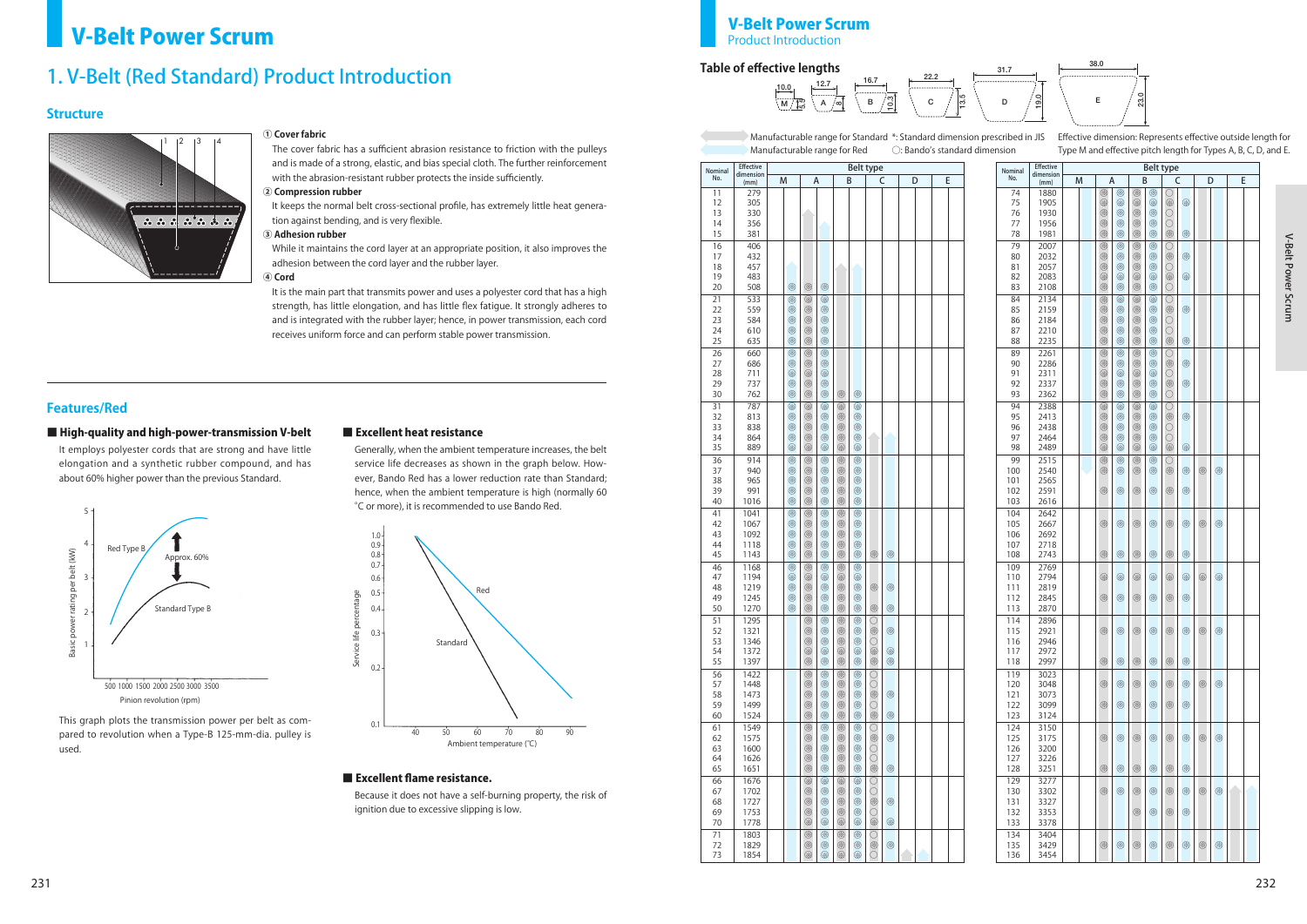$$
\underline{\mathbf{5}}\text{-}\underline{\mathbf{C}}\ \underline{\mathbf{100}}
$$

No. of ridges  $\vert$  Nominal No. (100 inches: 2540 mm)

Belt type (Type C)

# **Structure (V-Belt Type)**

### **Standard Combination by the Number of Ridges**

### **Pulley**

#### ■ Stable operation even under violent load fluctuations

\*The nominal numbers for V-belt type represent the effective pitch length of the belt in units of inches.

◦ The V-belt type is made to order. Please use the Power Ace type if possible.

### 2. Power Scrum Product Introduction

Even when the machine involves shock loads and pulsating loads, the belt tied with tie bands vibrates little and can operate stably, and it does not flip over to the side or come off of a pulley.

### ■ Belt most suitable for vertical shaft drives

The tying with tie bands allows the belt to be used even in a vertical shaft drive with no detachment from the pulleys.

■ Allows V-flat power transmission.

Deceleration at a high speed ratio is possible with V-flat power transmission, allowing inexpensive power transmission.

■ Can also be used for conveyance.

### **V-Belt Power Scrum** Product **Product Introduction**

### **Table of effective lengths**

| <b>Effective</b><br>Belt type<br>Nominal |                   |   |  |   |                |                |             |             |             |                |                |  |   |
|------------------------------------------|-------------------|---|--|---|----------------|----------------|-------------|-------------|-------------|----------------|----------------|--|---|
| No.                                      | dimension<br>(mm) | M |  | А |                | B              |             | C           |             |                | D              |  | Е |
| 137                                      | 3480              |   |  |   |                |                |             |             |             |                |                |  |   |
| 138                                      | 3505              |   |  |   |                | ⊛              | ⊗           | ⊗           | ⊗           |                |                |  |   |
| 139                                      | 3531              |   |  |   |                |                |             |             |             |                |                |  |   |
| 140                                      | 3556              |   |  | ⊗ | ⊗              | ⊗              | ⊗           | ⊗           | ⊗           | ⊗              | ⊗              |  |   |
| 141                                      | 3581              |   |  |   |                |                |             |             |             |                |                |  |   |
| 142                                      | 3607              |   |  |   |                |                |             | ⊗           | ⊗           |                |                |  |   |
| 143                                      | 3632              |   |  |   |                |                |             |             |             |                |                |  |   |
| 144<br>145                               | 3658<br>3683      |   |  | ⊗ | ⊗              | ⊗              | ⊗           | ⊗           | ⊗           | ⊗              | ⊗              |  |   |
| 146                                      | 3708              |   |  |   |                |                |             |             |             |                |                |  |   |
| 147                                      | 3734              |   |  |   |                |                |             |             |             |                |                |  |   |
| 148                                      | 3759              |   |  |   |                |                |             | ⊗           | ⊗           |                |                |  |   |
| 149                                      | 3785              |   |  |   |                |                |             |             |             |                |                |  |   |
| 150                                      | 3810              |   |  | ⊗ | ⊗              | ⊗              | ⊗           | ⊗           | ⊗           | ⊗              | ⊗              |  |   |
| 151                                      | 3835              |   |  |   |                |                |             |             |             |                |                |  |   |
| 152                                      | 3861              |   |  |   |                |                |             |             |             |                |                |  |   |
| 153                                      | 3886              |   |  |   |                |                |             |             |             |                |                |  |   |
| 154                                      | 3912              |   |  |   |                |                |             |             |             |                |                |  |   |
| 155                                      | 3937              |   |  | ⊗ | $^{\circledR}$ | ⊗              | ⊗           | ⊗           | ⊗           | ⊛              | ⊗              |  |   |
| 156                                      | 3962              |   |  |   |                |                |             |             |             |                |                |  |   |
| 157                                      | 3988              |   |  |   |                |                |             |             |             |                |                |  |   |
| 158                                      | 4013              |   |  |   |                |                |             |             |             |                |                |  |   |
| 159<br>160                               | 4039<br>4064      |   |  | ⊗ | $^{\circledR}$ | ⊗              | ⊗           | ⊗           | ⊗           | ⊛              | ⊗              |  |   |
| 161                                      | 4089              |   |  |   |                |                |             |             |             |                |                |  |   |
| 162                                      | 4115              |   |  |   |                |                |             |             |             |                |                |  |   |
| 163                                      | 4140              |   |  |   |                |                |             |             |             |                |                |  |   |
| 164                                      | 4166              |   |  |   |                |                |             |             |             |                |                |  |   |
| 165                                      | 4191              |   |  |   |                | ⊗              | ⊗           | ⊗           | ⊗           | ⊛              | ⊗              |  |   |
| 166                                      | 4216              |   |  |   |                |                |             |             |             |                |                |  |   |
| 167                                      | 4242              |   |  |   |                |                |             |             |             |                |                |  |   |
| 168                                      | 4267              |   |  |   |                |                |             |             |             |                |                |  |   |
| 169                                      | 4293              |   |  |   |                |                |             |             |             |                |                |  |   |
| 170                                      | 4318              |   |  | ⊗ | ⊗              | ⊗              | ⊛           | ⊗           | ⊗           | ⊗              | ⊗              |  |   |
| 171                                      | 4343              |   |  |   |                |                |             |             |             |                |                |  |   |
| 172                                      | 4369              |   |  |   |                |                |             |             |             |                |                |  |   |
| 173                                      | 4394              |   |  |   |                |                |             |             |             |                |                |  |   |
| 174                                      | 4420              |   |  |   |                |                |             |             |             |                |                |  |   |
| 175<br>176                               | 4445              |   |  |   |                |                |             |             |             |                |                |  |   |
|                                          | 4470              |   |  |   |                |                |             |             |             |                |                |  |   |
| 177<br>178                               | 4496<br>4521      |   |  |   |                |                |             |             |             |                |                |  |   |
| 179                                      | 4547              |   |  |   |                |                |             |             |             |                |                |  |   |
| 180                                      | 4572              |   |  | ⊗ | $\circledS$    | $\circledS$    | $\circledS$ | ⊗           | ⊗           | ❀              | $^{\circledR}$ |  |   |
| 181                                      | 4597              |   |  |   |                |                |             |             |             |                |                |  |   |
| 182                                      | 4623              |   |  |   |                |                |             |             |             |                |                |  |   |
| 183                                      | 4648              |   |  |   |                |                |             |             |             |                |                |  |   |
| 184                                      | 4674              |   |  |   |                |                |             |             |             |                |                |  |   |
| 185                                      | 4699              |   |  |   |                |                |             |             |             |                |                |  |   |
| 186                                      | 4724              |   |  |   |                |                |             |             |             |                |                |  |   |
| 187                                      | 4750              |   |  |   |                |                |             |             |             |                |                |  |   |
| 188                                      | 4775              |   |  |   |                |                |             |             |             |                |                |  |   |
| 189<br>190                               | 4801<br>4826      |   |  |   |                | ⊛              | $\circledS$ | ⊗           | ⊗           | ⊛              | $\circledR$    |  |   |
| 191                                      | 4851              |   |  |   |                |                |             |             |             |                |                |  |   |
| 192                                      | 4877              |   |  |   |                |                |             |             |             |                |                |  |   |
| 193                                      | 4902              |   |  |   |                |                |             |             |             |                |                |  |   |
| 194                                      | 4928              |   |  |   |                |                |             |             |             |                |                |  |   |
| 195                                      | 4953              |   |  |   |                |                |             |             |             |                |                |  |   |
| 196                                      | 4978              |   |  |   |                |                |             |             |             |                |                |  |   |
| 197                                      | 5004              |   |  |   |                |                |             |             |             |                |                |  |   |
| 198                                      | 5029              |   |  |   |                |                |             |             |             |                |                |  |   |
| 199                                      | 5055              |   |  |   |                |                |             |             |             |                |                |  |   |
| 200                                      | 5080              |   |  |   |                | ⊗              | $\circledS$ | ⊗           | ❀           | $^{\circledR}$ | $\circledR$    |  |   |
| 205                                      | 5207              |   |  |   |                |                |             |             |             |                |                |  |   |
| 210                                      | 5334              |   |  |   |                | $^{\circledR}$ | $\circledR$ | $\circledR$ | $\circledS$ | $\circledR$    | $\circledR$    |  |   |

| B<br>C<br>E<br>м<br>А<br>D<br>(mm)<br>215<br>5461<br>220<br>5588<br>⊗<br>⊗<br>⊛<br>⊗<br>225<br>5715<br>230<br>$^{\circledR}$<br>$\circledS$<br>5842<br>⊗<br>⊗<br>235<br>5969<br>240<br>6096<br>$\circledS$<br>⊗<br>⊛<br>⊛<br>245<br>6223<br>250<br>6350<br>$\otimes$<br>⊗<br>⊛<br>⊛<br>255<br>6477<br>6604<br>$\circledS$<br>260<br>⊗<br>265<br>6731<br>6858<br>270<br>⊛<br>⊛<br>6985<br>275<br>$\circledS$<br>280<br>⊗<br>7112<br>285<br>7239<br>290<br>7366<br>295<br>7493<br>⊗<br>300<br>7620<br>⊛<br>305<br>7747<br>⊗<br>⊗<br>310<br>7874<br>315<br>8001<br>320<br>8128<br>325<br>8255<br>330<br>⊗<br>⊗<br>8382<br>335<br>8509<br>340<br>8636<br>345<br>8763<br>350<br>8890<br>355<br>9017<br>360<br>9144<br>365<br>9271<br>370<br>9398<br>9525<br>375<br>380<br>9652<br>385<br>9779<br>390<br>9906<br>395<br>10033<br>400<br>10160<br>410<br>10414<br>420<br>10668<br>430<br>10922<br>440<br>11176<br>450<br>11430<br>460<br>11684<br>470<br>11938<br>480<br>12192<br>490<br>12446<br>500<br>12700<br>510<br>12954<br>520<br>13208<br>530<br>13462<br>540<br>13716<br>550<br>13970<br>560<br>14224<br>570<br>14478<br>580<br>14732<br>590<br>14986<br>600<br>15240<br>610<br>15494<br>620<br>15748<br>630<br>16002 | Nominal | <b>Effective</b><br>dimension |  |  | Belt type |  |  |  |
|-------------------------------------------------------------------------------------------------------------------------------------------------------------------------------------------------------------------------------------------------------------------------------------------------------------------------------------------------------------------------------------------------------------------------------------------------------------------------------------------------------------------------------------------------------------------------------------------------------------------------------------------------------------------------------------------------------------------------------------------------------------------------------------------------------------------------------------------------------------------------------------------------------------------------------------------------------------------------------------------------------------------------------------------------------------------------------------------------------------------------------------------------------------------------------------------------------------------------|---------|-------------------------------|--|--|-----------|--|--|--|
|                                                                                                                                                                                                                                                                                                                                                                                                                                                                                                                                                                                                                                                                                                                                                                                                                                                                                                                                                                                                                                                                                                                                                                                                                         | No.     |                               |  |  |           |  |  |  |
|                                                                                                                                                                                                                                                                                                                                                                                                                                                                                                                                                                                                                                                                                                                                                                                                                                                                                                                                                                                                                                                                                                                                                                                                                         |         |                               |  |  |           |  |  |  |
|                                                                                                                                                                                                                                                                                                                                                                                                                                                                                                                                                                                                                                                                                                                                                                                                                                                                                                                                                                                                                                                                                                                                                                                                                         |         |                               |  |  |           |  |  |  |
|                                                                                                                                                                                                                                                                                                                                                                                                                                                                                                                                                                                                                                                                                                                                                                                                                                                                                                                                                                                                                                                                                                                                                                                                                         |         |                               |  |  |           |  |  |  |
|                                                                                                                                                                                                                                                                                                                                                                                                                                                                                                                                                                                                                                                                                                                                                                                                                                                                                                                                                                                                                                                                                                                                                                                                                         |         |                               |  |  |           |  |  |  |
|                                                                                                                                                                                                                                                                                                                                                                                                                                                                                                                                                                                                                                                                                                                                                                                                                                                                                                                                                                                                                                                                                                                                                                                                                         |         |                               |  |  |           |  |  |  |
|                                                                                                                                                                                                                                                                                                                                                                                                                                                                                                                                                                                                                                                                                                                                                                                                                                                                                                                                                                                                                                                                                                                                                                                                                         |         |                               |  |  |           |  |  |  |
|                                                                                                                                                                                                                                                                                                                                                                                                                                                                                                                                                                                                                                                                                                                                                                                                                                                                                                                                                                                                                                                                                                                                                                                                                         |         |                               |  |  |           |  |  |  |
|                                                                                                                                                                                                                                                                                                                                                                                                                                                                                                                                                                                                                                                                                                                                                                                                                                                                                                                                                                                                                                                                                                                                                                                                                         |         |                               |  |  |           |  |  |  |
|                                                                                                                                                                                                                                                                                                                                                                                                                                                                                                                                                                                                                                                                                                                                                                                                                                                                                                                                                                                                                                                                                                                                                                                                                         |         |                               |  |  |           |  |  |  |
|                                                                                                                                                                                                                                                                                                                                                                                                                                                                                                                                                                                                                                                                                                                                                                                                                                                                                                                                                                                                                                                                                                                                                                                                                         |         |                               |  |  |           |  |  |  |
|                                                                                                                                                                                                                                                                                                                                                                                                                                                                                                                                                                                                                                                                                                                                                                                                                                                                                                                                                                                                                                                                                                                                                                                                                         |         |                               |  |  |           |  |  |  |
|                                                                                                                                                                                                                                                                                                                                                                                                                                                                                                                                                                                                                                                                                                                                                                                                                                                                                                                                                                                                                                                                                                                                                                                                                         |         |                               |  |  |           |  |  |  |
|                                                                                                                                                                                                                                                                                                                                                                                                                                                                                                                                                                                                                                                                                                                                                                                                                                                                                                                                                                                                                                                                                                                                                                                                                         |         |                               |  |  |           |  |  |  |
|                                                                                                                                                                                                                                                                                                                                                                                                                                                                                                                                                                                                                                                                                                                                                                                                                                                                                                                                                                                                                                                                                                                                                                                                                         |         |                               |  |  |           |  |  |  |
|                                                                                                                                                                                                                                                                                                                                                                                                                                                                                                                                                                                                                                                                                                                                                                                                                                                                                                                                                                                                                                                                                                                                                                                                                         |         |                               |  |  |           |  |  |  |
|                                                                                                                                                                                                                                                                                                                                                                                                                                                                                                                                                                                                                                                                                                                                                                                                                                                                                                                                                                                                                                                                                                                                                                                                                         |         |                               |  |  |           |  |  |  |
|                                                                                                                                                                                                                                                                                                                                                                                                                                                                                                                                                                                                                                                                                                                                                                                                                                                                                                                                                                                                                                                                                                                                                                                                                         |         |                               |  |  |           |  |  |  |
|                                                                                                                                                                                                                                                                                                                                                                                                                                                                                                                                                                                                                                                                                                                                                                                                                                                                                                                                                                                                                                                                                                                                                                                                                         |         |                               |  |  |           |  |  |  |
|                                                                                                                                                                                                                                                                                                                                                                                                                                                                                                                                                                                                                                                                                                                                                                                                                                                                                                                                                                                                                                                                                                                                                                                                                         |         |                               |  |  |           |  |  |  |
|                                                                                                                                                                                                                                                                                                                                                                                                                                                                                                                                                                                                                                                                                                                                                                                                                                                                                                                                                                                                                                                                                                                                                                                                                         |         |                               |  |  |           |  |  |  |
|                                                                                                                                                                                                                                                                                                                                                                                                                                                                                                                                                                                                                                                                                                                                                                                                                                                                                                                                                                                                                                                                                                                                                                                                                         |         |                               |  |  |           |  |  |  |
|                                                                                                                                                                                                                                                                                                                                                                                                                                                                                                                                                                                                                                                                                                                                                                                                                                                                                                                                                                                                                                                                                                                                                                                                                         |         |                               |  |  |           |  |  |  |
|                                                                                                                                                                                                                                                                                                                                                                                                                                                                                                                                                                                                                                                                                                                                                                                                                                                                                                                                                                                                                                                                                                                                                                                                                         |         |                               |  |  |           |  |  |  |
|                                                                                                                                                                                                                                                                                                                                                                                                                                                                                                                                                                                                                                                                                                                                                                                                                                                                                                                                                                                                                                                                                                                                                                                                                         |         |                               |  |  |           |  |  |  |
|                                                                                                                                                                                                                                                                                                                                                                                                                                                                                                                                                                                                                                                                                                                                                                                                                                                                                                                                                                                                                                                                                                                                                                                                                         |         |                               |  |  |           |  |  |  |
|                                                                                                                                                                                                                                                                                                                                                                                                                                                                                                                                                                                                                                                                                                                                                                                                                                                                                                                                                                                                                                                                                                                                                                                                                         |         |                               |  |  |           |  |  |  |
|                                                                                                                                                                                                                                                                                                                                                                                                                                                                                                                                                                                                                                                                                                                                                                                                                                                                                                                                                                                                                                                                                                                                                                                                                         |         |                               |  |  |           |  |  |  |
|                                                                                                                                                                                                                                                                                                                                                                                                                                                                                                                                                                                                                                                                                                                                                                                                                                                                                                                                                                                                                                                                                                                                                                                                                         |         |                               |  |  |           |  |  |  |
|                                                                                                                                                                                                                                                                                                                                                                                                                                                                                                                                                                                                                                                                                                                                                                                                                                                                                                                                                                                                                                                                                                                                                                                                                         |         |                               |  |  |           |  |  |  |
|                                                                                                                                                                                                                                                                                                                                                                                                                                                                                                                                                                                                                                                                                                                                                                                                                                                                                                                                                                                                                                                                                                                                                                                                                         |         |                               |  |  |           |  |  |  |
|                                                                                                                                                                                                                                                                                                                                                                                                                                                                                                                                                                                                                                                                                                                                                                                                                                                                                                                                                                                                                                                                                                                                                                                                                         |         |                               |  |  |           |  |  |  |
|                                                                                                                                                                                                                                                                                                                                                                                                                                                                                                                                                                                                                                                                                                                                                                                                                                                                                                                                                                                                                                                                                                                                                                                                                         |         |                               |  |  |           |  |  |  |
|                                                                                                                                                                                                                                                                                                                                                                                                                                                                                                                                                                                                                                                                                                                                                                                                                                                                                                                                                                                                                                                                                                                                                                                                                         |         |                               |  |  |           |  |  |  |
|                                                                                                                                                                                                                                                                                                                                                                                                                                                                                                                                                                                                                                                                                                                                                                                                                                                                                                                                                                                                                                                                                                                                                                                                                         |         |                               |  |  |           |  |  |  |
|                                                                                                                                                                                                                                                                                                                                                                                                                                                                                                                                                                                                                                                                                                                                                                                                                                                                                                                                                                                                                                                                                                                                                                                                                         |         |                               |  |  |           |  |  |  |
|                                                                                                                                                                                                                                                                                                                                                                                                                                                                                                                                                                                                                                                                                                                                                                                                                                                                                                                                                                                                                                                                                                                                                                                                                         |         |                               |  |  |           |  |  |  |
|                                                                                                                                                                                                                                                                                                                                                                                                                                                                                                                                                                                                                                                                                                                                                                                                                                                                                                                                                                                                                                                                                                                                                                                                                         |         |                               |  |  |           |  |  |  |
|                                                                                                                                                                                                                                                                                                                                                                                                                                                                                                                                                                                                                                                                                                                                                                                                                                                                                                                                                                                                                                                                                                                                                                                                                         |         |                               |  |  |           |  |  |  |
|                                                                                                                                                                                                                                                                                                                                                                                                                                                                                                                                                                                                                                                                                                                                                                                                                                                                                                                                                                                                                                                                                                                                                                                                                         |         |                               |  |  |           |  |  |  |
|                                                                                                                                                                                                                                                                                                                                                                                                                                                                                                                                                                                                                                                                                                                                                                                                                                                                                                                                                                                                                                                                                                                                                                                                                         |         |                               |  |  |           |  |  |  |
|                                                                                                                                                                                                                                                                                                                                                                                                                                                                                                                                                                                                                                                                                                                                                                                                                                                                                                                                                                                                                                                                                                                                                                                                                         |         |                               |  |  |           |  |  |  |
|                                                                                                                                                                                                                                                                                                                                                                                                                                                                                                                                                                                                                                                                                                                                                                                                                                                                                                                                                                                                                                                                                                                                                                                                                         |         |                               |  |  |           |  |  |  |
|                                                                                                                                                                                                                                                                                                                                                                                                                                                                                                                                                                                                                                                                                                                                                                                                                                                                                                                                                                                                                                                                                                                                                                                                                         |         |                               |  |  |           |  |  |  |
|                                                                                                                                                                                                                                                                                                                                                                                                                                                                                                                                                                                                                                                                                                                                                                                                                                                                                                                                                                                                                                                                                                                                                                                                                         |         |                               |  |  |           |  |  |  |
|                                                                                                                                                                                                                                                                                                                                                                                                                                                                                                                                                                                                                                                                                                                                                                                                                                                                                                                                                                                                                                                                                                                                                                                                                         |         |                               |  |  |           |  |  |  |
|                                                                                                                                                                                                                                                                                                                                                                                                                                                                                                                                                                                                                                                                                                                                                                                                                                                                                                                                                                                                                                                                                                                                                                                                                         |         |                               |  |  |           |  |  |  |
|                                                                                                                                                                                                                                                                                                                                                                                                                                                                                                                                                                                                                                                                                                                                                                                                                                                                                                                                                                                                                                                                                                                                                                                                                         |         |                               |  |  |           |  |  |  |
|                                                                                                                                                                                                                                                                                                                                                                                                                                                                                                                                                                                                                                                                                                                                                                                                                                                                                                                                                                                                                                                                                                                                                                                                                         |         |                               |  |  |           |  |  |  |
|                                                                                                                                                                                                                                                                                                                                                                                                                                                                                                                                                                                                                                                                                                                                                                                                                                                                                                                                                                                                                                                                                                                                                                                                                         |         |                               |  |  |           |  |  |  |
|                                                                                                                                                                                                                                                                                                                                                                                                                                                                                                                                                                                                                                                                                                                                                                                                                                                                                                                                                                                                                                                                                                                                                                                                                         |         |                               |  |  |           |  |  |  |
|                                                                                                                                                                                                                                                                                                                                                                                                                                                                                                                                                                                                                                                                                                                                                                                                                                                                                                                                                                                                                                                                                                                                                                                                                         |         |                               |  |  |           |  |  |  |
|                                                                                                                                                                                                                                                                                                                                                                                                                                                                                                                                                                                                                                                                                                                                                                                                                                                                                                                                                                                                                                                                                                                                                                                                                         |         |                               |  |  |           |  |  |  |
|                                                                                                                                                                                                                                                                                                                                                                                                                                                                                                                                                                                                                                                                                                                                                                                                                                                                                                                                                                                                                                                                                                                                                                                                                         |         |                               |  |  |           |  |  |  |
|                                                                                                                                                                                                                                                                                                                                                                                                                                                                                                                                                                                                                                                                                                                                                                                                                                                                                                                                                                                                                                                                                                                                                                                                                         |         |                               |  |  |           |  |  |  |
|                                                                                                                                                                                                                                                                                                                                                                                                                                                                                                                                                                                                                                                                                                                                                                                                                                                                                                                                                                                                                                                                                                                                                                                                                         |         |                               |  |  |           |  |  |  |
|                                                                                                                                                                                                                                                                                                                                                                                                                                                                                                                                                                                                                                                                                                                                                                                                                                                                                                                                                                                                                                                                                                                                                                                                                         |         |                               |  |  |           |  |  |  |
|                                                                                                                                                                                                                                                                                                                                                                                                                                                                                                                                                                                                                                                                                                                                                                                                                                                                                                                                                                                                                                                                                                                                                                                                                         |         |                               |  |  |           |  |  |  |
|                                                                                                                                                                                                                                                                                                                                                                                                                                                                                                                                                                                                                                                                                                                                                                                                                                                                                                                                                                                                                                                                                                                                                                                                                         |         |                               |  |  |           |  |  |  |
|                                                                                                                                                                                                                                                                                                                                                                                                                                                                                                                                                                                                                                                                                                                                                                                                                                                                                                                                                                                                                                                                                                                                                                                                                         |         |                               |  |  |           |  |  |  |
|                                                                                                                                                                                                                                                                                                                                                                                                                                                                                                                                                                                                                                                                                                                                                                                                                                                                                                                                                                                                                                                                                                                                                                                                                         |         |                               |  |  |           |  |  |  |
|                                                                                                                                                                                                                                                                                                                                                                                                                                                                                                                                                                                                                                                                                                                                                                                                                                                                                                                                                                                                                                                                                                                                                                                                                         |         |                               |  |  |           |  |  |  |
|                                                                                                                                                                                                                                                                                                                                                                                                                                                                                                                                                                                                                                                                                                                                                                                                                                                                                                                                                                                                                                                                                                                                                                                                                         |         |                               |  |  |           |  |  |  |
|                                                                                                                                                                                                                                                                                                                                                                                                                                                                                                                                                                                                                                                                                                                                                                                                                                                                                                                                                                                                                                                                                                                                                                                                                         |         |                               |  |  |           |  |  |  |
|                                                                                                                                                                                                                                                                                                                                                                                                                                                                                                                                                                                                                                                                                                                                                                                                                                                                                                                                                                                                                                                                                                                                                                                                                         |         |                               |  |  |           |  |  |  |
|                                                                                                                                                                                                                                                                                                                                                                                                                                                                                                                                                                                                                                                                                                                                                                                                                                                                                                                                                                                                                                                                                                                                                                                                                         |         |                               |  |  |           |  |  |  |
|                                                                                                                                                                                                                                                                                                                                                                                                                                                                                                                                                                                                                                                                                                                                                                                                                                                                                                                                                                                                                                                                                                                                                                                                                         |         |                               |  |  |           |  |  |  |
|                                                                                                                                                                                                                                                                                                                                                                                                                                                                                                                                                                                                                                                                                                                                                                                                                                                                                                                                                                                                                                                                                                                                                                                                                         |         |                               |  |  |           |  |  |  |
|                                                                                                                                                                                                                                                                                                                                                                                                                                                                                                                                                                                                                                                                                                                                                                                                                                                                                                                                                                                                                                                                                                                                                                                                                         |         |                               |  |  |           |  |  |  |
|                                                                                                                                                                                                                                                                                                                                                                                                                                                                                                                                                                                                                                                                                                                                                                                                                                                                                                                                                                                                                                                                                                                                                                                                                         |         |                               |  |  |           |  |  |  |
|                                                                                                                                                                                                                                                                                                                                                                                                                                                                                                                                                                                                                                                                                                                                                                                                                                                                                                                                                                                                                                                                                                                                                                                                                         |         |                               |  |  |           |  |  |  |
|                                                                                                                                                                                                                                                                                                                                                                                                                                                                                                                                                                                                                                                                                                                                                                                                                                                                                                                                                                                                                                                                                                                                                                                                                         |         |                               |  |  |           |  |  |  |
|                                                                                                                                                                                                                                                                                                                                                                                                                                                                                                                                                                                                                                                                                                                                                                                                                                                                                                                                                                                                                                                                                                                                                                                                                         |         |                               |  |  |           |  |  |  |
|                                                                                                                                                                                                                                                                                                                                                                                                                                                                                                                                                                                                                                                                                                                                                                                                                                                                                                                                                                                                                                                                                                                                                                                                                         |         |                               |  |  |           |  |  |  |
|                                                                                                                                                                                                                                                                                                                                                                                                                                                                                                                                                                                                                                                                                                                                                                                                                                                                                                                                                                                                                                                                                                                                                                                                                         |         |                               |  |  |           |  |  |  |
|                                                                                                                                                                                                                                                                                                                                                                                                                                                                                                                                                                                                                                                                                                                                                                                                                                                                                                                                                                                                                                                                                                                                                                                                                         | 640     | 16256                         |  |  |           |  |  |  |
| 650<br>16510                                                                                                                                                                                                                                                                                                                                                                                                                                                                                                                                                                                                                                                                                                                                                                                                                                                                                                                                                                                                                                                                                                                                                                                                            |         |                               |  |  |           |  |  |  |
|                                                                                                                                                                                                                                                                                                                                                                                                                                                                                                                                                                                                                                                                                                                                                                                                                                                                                                                                                                                                                                                                                                                                                                                                                         |         |                               |  |  |           |  |  |  |

Manufacturable range for Red

○: Bando's standard dimension

Manufacturable range for Standard \*: Standard dimension prescribed in JIS Effective dimension: Represents effective outside length for Type M and effective pitch length for Types A, B, C, D, and E.

When using multiple belts, please specify a matched set.

Bando Power Scrum is a combined belt that combines the top sections of V-Belt Red using tie bands. As the cross-sectional profile of the belt is the same as V-belts, JIS V-grooved pulleys can be used.

A single Power Scrum belt consists of a combination of two, three, four, and/or five ridges. For six ridges or more, the standard combinations are shown in the following table.

For pulleys for Power Scrum, the groove pitch is especially important.

Use JIS pulleys.



1. Tie band 2. Cord 3. Adhesion rubber 4. Cover fabric 5. Compression rubber

### **Features Belt Indication**

■ Indication example

|  | ■ Manufacturable range for Power Scrum |  |  |  |  |
|--|----------------------------------------|--|--|--|--|
|--|----------------------------------------|--|--|--|--|

| Belt type | P(mm) | Nominal No.*   |  |  |  |
|-----------|-------|----------------|--|--|--|
|           | 15.0  | $60 \sim 200$  |  |  |  |
|           | 19.0  | $60 \sim 350$  |  |  |  |
|           | 25.5  | $100 \sim 350$ |  |  |  |
|           | 37.0  | $100 \sim 350$ |  |  |  |

| No. of ridges | <b>Standard</b><br>combination | No. of ridges | <b>Standard</b><br>combination |
|---------------|--------------------------------|---------------|--------------------------------|
|               | $3+3$                          | 13            | $4 + 5 + 4$                    |
|               | $3 + 4$                        | 14            | $5 + 4 + 5$                    |
|               | $4 + 4$                        | 15            | $5 + 5 + 5$                    |
| g             | $4 + 5$                        | 16            | $4+4+4+4$                      |
| 10            | $5 + 5$                        | 17            | $4+4+5+4$                      |
|               | $4 + 3 + 4$                    |               | $5 + 4 + 4 + 5$                |
| 12            | $4 + 4 + 4$                    | 19            | $5+4+5+5$                      |

When using multiple belts, please specify a matched set.